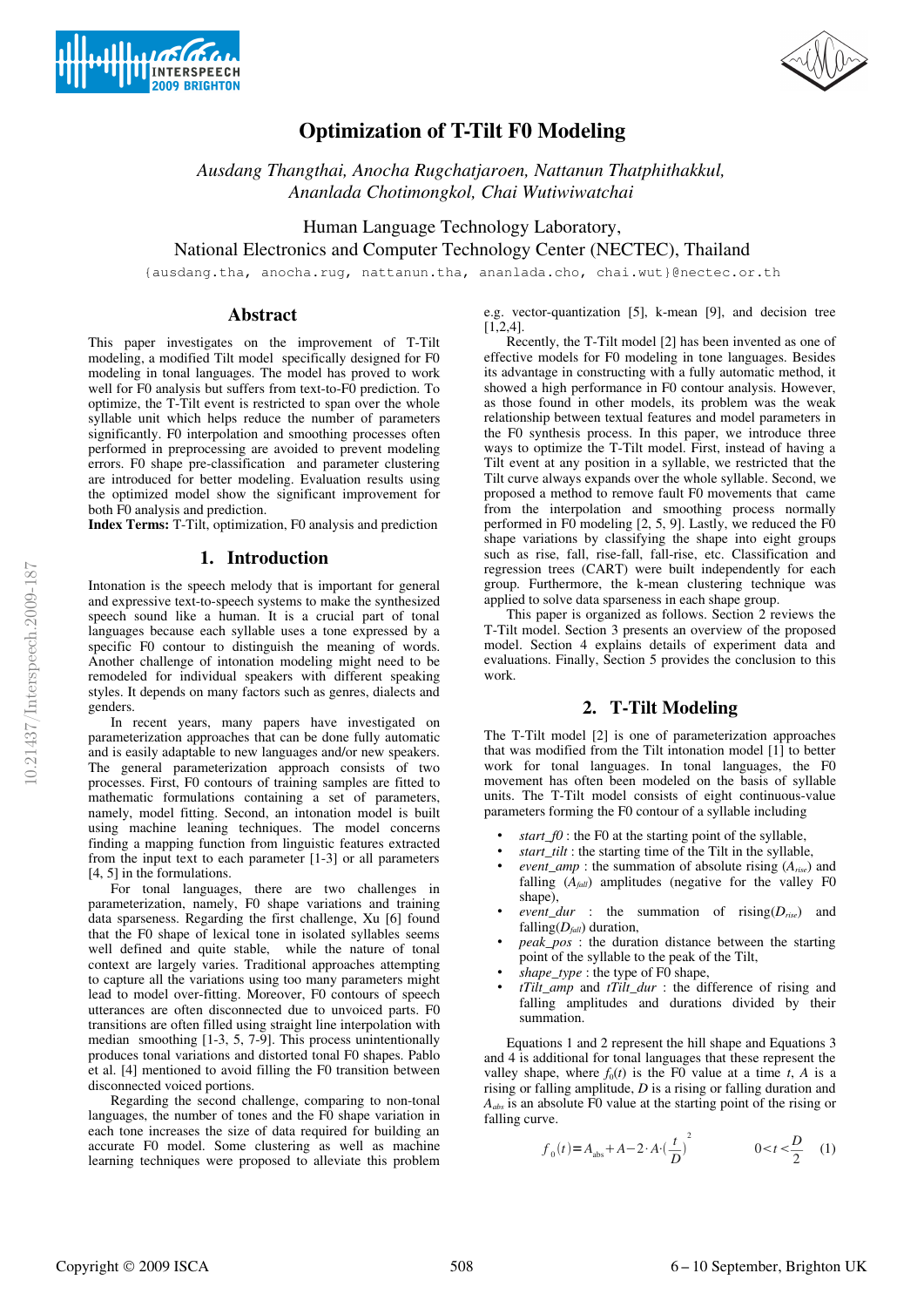$$
f_0(t) = A_{abs} + 2 \cdot A \cdot (1 - \frac{t}{D})^2
$$
  $\frac{D}{2} < t < D$  (2)

$$
f_0(t) = A_{\text{abs}} + A - A \cdot \left(\frac{t}{D}\right)^2 \qquad 0 < t < D \qquad (3)
$$

$$
f_0(t) = A_{\text{abs}} + A \cdot (1 - \frac{t}{D})^2 \qquad 0 < t < D \qquad (4)
$$



Figure 1: Parameterization in the T-Tilt model.

# 3. Optimization Methods

An overall procedure of the proposed optimized model is illustrated in Figure 2. This section will explain the model in four subsections including T-Tilt model fitting, F0 shape labeling and prediction, T-Tilt parameter clustering and prediction, and F0 contour generation.

Linguistic Features



Figure 2: *The proposed optimized model.*

### 3.1. T-Tilt Model fitting

The model fitting is the first step of F0 parameterization. The F0 contour of each syllables are fitted to mathematic formulations containing a set of parameters. Traditional models required F0 transitions between adjacent tones. An interpolation process is often used to fill in F0 values around unvoiced regions of speech. A smoothing process is also common to remove sudden changes after interpolation, and eliminate micro prosody and measurement errors often found at voiced-unvoiced boundaries. Major drawbacks of these processes are the distortion from original shapes; introducing noise that leads to F0 shape ambiguity. Figure 3 shows examples of two syllabic  $F_0$  contours A and B (the upper contour) which should be similarly parameterized. However, after the interpolation and smoothing processes (the lower contour), they can be differently modeled.

There are three constraints in our proposed model fitting method. First, instead of having a Tilt starting at any position in the syllable, we restricted that the Tilt curve always expands over the whole syllable. Second, we removed the interpolation and smoothing process so that the fault F0 movements came from this process could be eliminated. As a result, the number of T-Tilt parameters was reduced from eight to five, including *start\_f0, tTilt\_amp, event\_amp, peak\_pos,* and *shape\_type.* Finally, the five T-Tilt parameters are estimated by an automatic analysis-by-synthesis algorithm. The algorithm used the grid search method to determine the best fitted T-Tilt curve to starting, peak, and ending points of each syllable. Among all hypotheses, the root mean square error (RMSE) between modeled and exact F0 curves are used to determine the best T-Tilt shape.



 Figure 3: *The drawback of F0 contour interpolation and smoothing.*

### 3.2. Shape labeling and prediction

As mentioned in the Introduction, many F0 modeling approaches achieved a high performance in analysis but a rather low accuracy in synthesis. Major problems are the weak relationship between input linguistic features and targeted model parameters, and the large variations of F0 curves. An interesting way to alleviate this problem is to cluster F0 curves into several groups and model separately for each group. The accuracy of F0 prediction could not be improved when clustering by tones  $[10]$ . This is not surprising since, as described, the variation of F0 shapes within the tone class is extremely high. Instead of clustering by tones, we proposed to clustering by the F0 shape, based on its exact curvature in T-Tilt, and call this parameter *shape\_type.* Eight shapes shown in Table 1 were defined.

Table 1.  *The 'shape\_type' parameter.*

| Label     | <b>Shape</b>                             |
|-----------|------------------------------------------|
| R         | rising hill                              |
| R+        | rising valley                            |
| F         | falling hill                             |
| $F+$      | falling valley                           |
| RF        | rising hill followed by falling hill     |
| $RF+$     | rising valley followed by falling valley |
| <b>FR</b> | falling hill followed by rising hill     |
| FR+       | falling valley followed by rising valley |

With an analysis on the relationship between the tone and the *shape\_type* parameter, followings were observed.

- Each tone can indeed appear in all eight types of shape. An example given in Figure 4 is a distribution of the Thai falling tone in all eight shape types.
- In each tone appeared in polysyllabic words, the percentage of each shape type is not significantly different.
- However, when we divided syllables by their positions in a phrase (syllables at the beginning, at the end, and at other places), we found that the F0 shape of ending syllables were somewhat stable while beginning syllables were largely fluctuated. The Figure 4 also shows an example of the Thai falling tone distributed over the three syllable positions.

In our proposed model, a shape type of each syllable is first predicted using the CART model [11] given a set of linguistic features extracted from the input text, including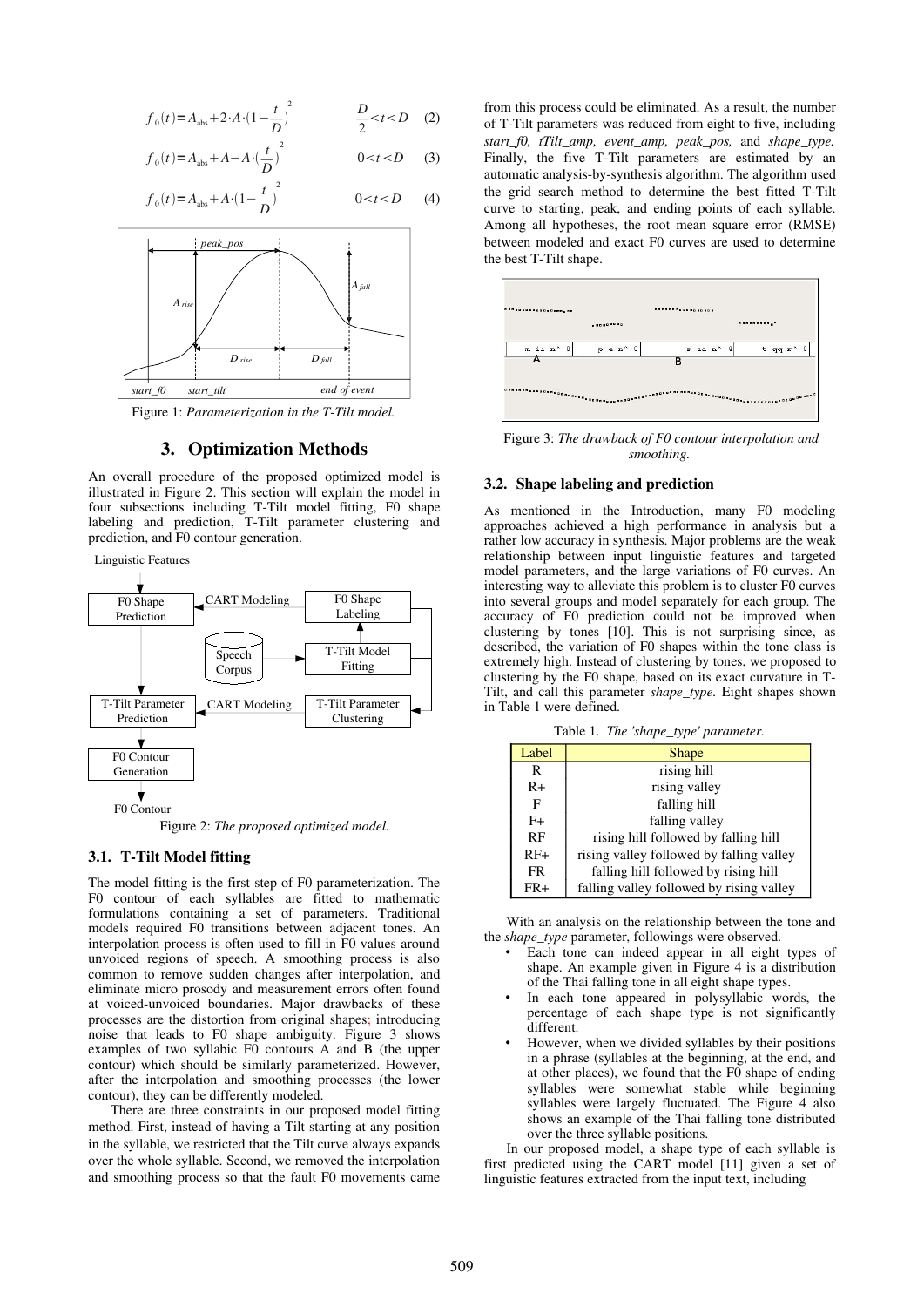- tones of the current and surrounding syllables
- part-of-speeches (POSs) of the current and surrounding words
- durations of the current and surrounding syllables
- the quantity of syllable (open, closed)
- the length of vowel (short, long)
- the class of vowel (single, diphthong) the class of final consonant (single, clustered)



 Figure 4: *The distribution of the Thai falling tone by shape types and syllable positions.*

#### 3.3. T-Tilt parameter clustering and prediction

In  $[2]$ , the exact value of each of eight T-Tilt parameters was directly modeled and predicted. In this paper, we apply kmean clustering to reduce the variation of five T-Tilt parameters to a certain number of  $k$  parameter sets for each shape type. Each T-Tilt parameter was normalized using the zscore before clustering. According to our preliminary experiment, 32 clusters were optimal for our model. The RMSE between synthesized and natural F0 curves produced by this clustering model (29.8) was slightly lower than the one without parameter clustering (31.5). Finally, the same set of linguistic features used in shape type prediction and the CART model were applied for T-Tilt parameter prediction.

#### 3.4. F0 contour generation

Finally, the synthesis process to convert the predicted T-Tilt description to F0 contours consists of two steps. First, T-Tilt representations are converted to RFC representations using Equations 5 to 8, derived from Taylor [7]. *syllable\_duration* is the duration of the current syllable while the others have been described in the Section 2.

$$
A_{rise} = \frac{event\_amp(1 + tTilt\_amp)}{2}
$$
 (5)

$$
A_{\text{fall}} = \frac{\text{event\_amp}(1 - tTilt\_amp)}{2} \tag{6}
$$

$$
D_{rise} = peak \_ pos \tag{7}
$$

$$
D_{\text{fall}} = \text{syllable} \_ \text{duration} - \text{peak} \_ \text{pos} \tag{8}
$$

Then, the Equations 1 to 4 are used to produce the F0 contour of the syllable, the Equations 1 and 2 for the hill shape and the others for the valley shape.

# 4. Experiments

### 4.1. Experimental data

A large Thai phonetically-balanced speech corpus, namely TSynC1 [12] was used in this work. It consists of about 14 hour female read speech tagged with word part-of-speech (POS), handed-labeled phrase breaks, and other useful information. The data set consists of 5,162 utterances, 4,645 utterances for training and the rest for testing. The training utterances contain 144,087 syllables, whereas the test utterances contain 15,856 syllables.

### 4.2. Experimental measurement

Objective and subjective tests were conducted to measure the difference between synthesized and natural speech. For the objective test, the root mean squared error (RMSE) and correlation between predicted and original F0 contours were computed to examine how well the model works. The original means the F0 contour extracted from the natural speech by Praat [13]. The original contour was preprocessed by deleting isolated spurious F0 points caused by the extraction using thresholds. For the subjective test, the mean opinion score (MOS) was used to examine the perceptual quality of the F0 contour in the synthesized speech. The value 1 to 5 in the MOS scale ranks the naturalness of speech utterances from the worst to the best.

#### 4.3. Experimental results

The first experiment aimed to test our new model fitting approach, which avoided the F0 interpolation and smoothing processes and constrained the T-Tilt shape to always expand over the whole syllable. Results are shown in Table 2. The first row shows results given by the previous  $T-Tilt$  model  $[2]$ , called hereafter the "baseline" model. The second row shows results of our optimized model, called hereafter the "proposed" model. From these results, we can conclude that the proposed model-fitting approach obviously outperforms the baseline model. The major reason of improvement is that parameters produced in the baseline model were biased to interpolated and smoothed signals which were somewhat distorted from their original.

Table 2. *Comparative results of the baseline and proposed model-fitting approaches.* 

| Model           | <b>RMSE</b> | Correlation |
|-----------------|-------------|-------------|
| <b>Baseline</b> | 14.98       | 0.95        |
| Proposed        | 944         | 0.98        |

Table 3. *Comparative results of F0 prediction models with and without F0 shape prediction.*

| Model            | <b>RMSE</b> | Correlation |
|------------------|-------------|-------------|
| Without F0 shape | 39.09       | 0.79        |
| prediction       |             |             |
| With F0 shape    | 31.48       | 0.83        |
| prediction       |             |             |



Figure 5: *RMSE distributions of syllable units with correctly (solid line) and incorrectly (dashed line) predicted F0 shapes.*

The second experiment regards the application of F0 shape prediction described in the Section 3.2. The CARTbased shape predictor was applied to the optimized T-Tilt model. In evaluation, inputs were texts with word POSs, phrase breaks, and other useful information needed for T-Tilt